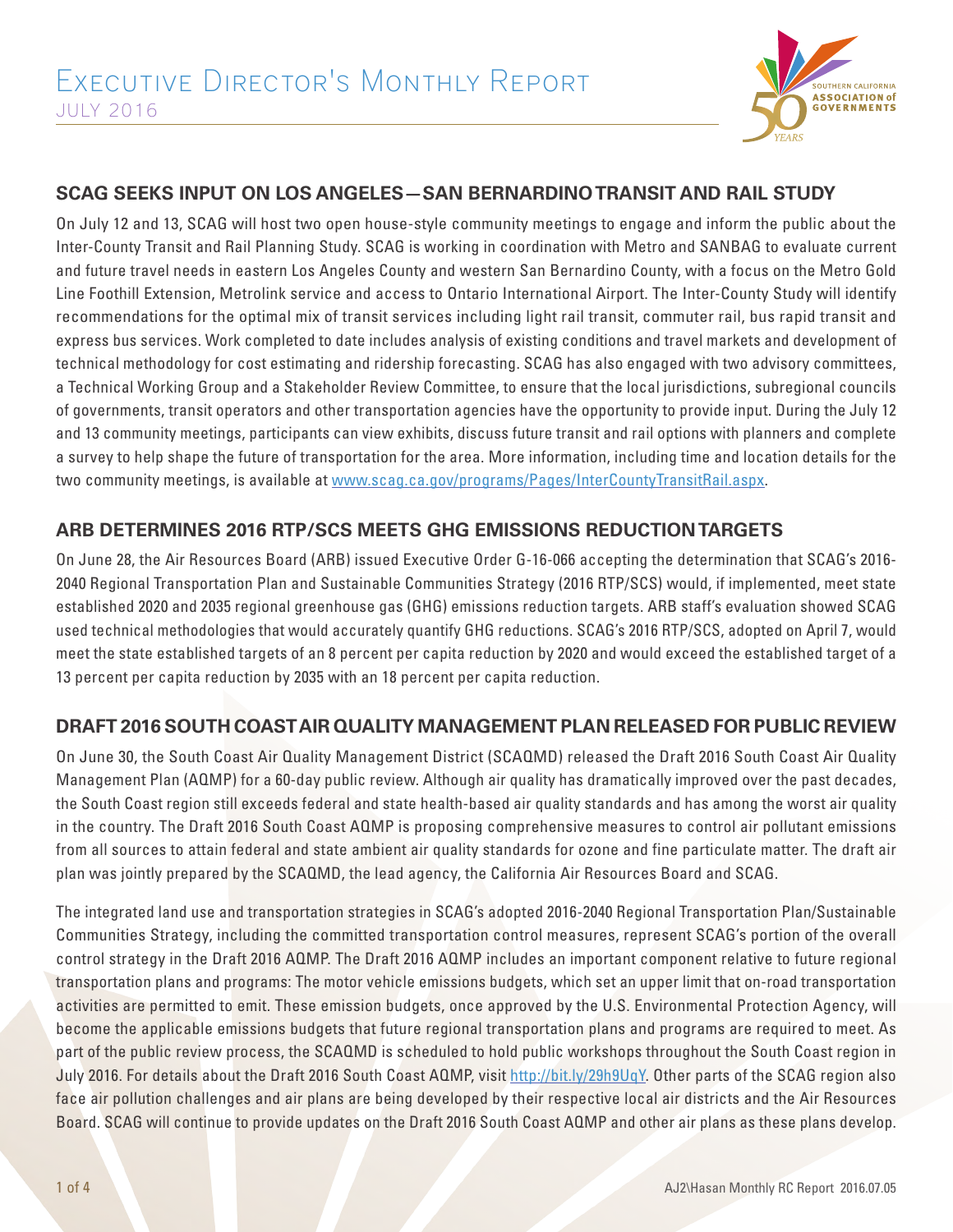

## **DEADLINE FOR DRAFT CALIFORNIA SUSTAINABLE FREIGHT ACTION PLAN COMMENT PERIOD APPROACHING**

As per Governor Brown's Executive Order B-32-15, the Draft California Sustainable Freight Action Plan was released for comment in May and is to be finalized by close of July 2016. The Draft Action Plan is intended to integrate investments, policies and programs across several state agencies to help realize a unified vision for California's freight transportation system and is a coordinated effort by the California Air Resources Board, California Department of Transportation, Governor's Office of Business and Economic Development and the California Energy Commission. The Draft Action Plan highlights broad recommendations to the Governor focusing on specific policies and programs related to freight transportation including a long-term 2050 Vision and Guiding Principles for freight transportation and targets to guide the state toward meeting the Vision.

As per the Executive Order, state agencies are to establish targets to improve 1) freight system efficiency; 2) transition to zero emission technologies; and 3) increase the competitiveness of California's freight transportation system. The Draft Action Plan includes specific recommended proposals by staff of the state agencies:

- Increase 25% in system efficiency as measured by Gross Domestic Product/reduction in GHGs by 2030;
- Deploy over 100,000 freight vehicles and equipment capable of zero emission operation and maximize near-zero emission operation by 2030; and
- Foster future economic growth within freight industry working with industry stakeholders.

The Draft Action Plan is intended to integrate elements from a number of existing state plans related to California's freight transportation system, including the California Freight Mobility Plan, the 2014 Integrated Energy Policy Report Update, the Sustainable Freight Pathways to Zero and Near-Zero Emissions Discussion Document, the Heavy-Duty Technology and Fuels Assessments, Safeguarding California: Implementation Action Plans Report and others.

SCAG staff has been coordinating with other regional agencies to submit a joint letter. Coordination is also underway with other MPOs throughout the state. After consideration of public comments and any new information received, the state agencies will make changes as appropriate and provide the Action Plan to the Agency Secretaries for Transportation, Environmental Protection and Natural Resources for consideration and submittal to the Governor. The staff of the state agencies will be presenting on the Draft Action Plan at SCAG's upcoming July Transportation Committee meeting.

### **ARB RELEASES LATEST CALIFORNIA INVENTORY OF GREENHOUSE GAS EMISSIONS**

Under state statutes, the Air Resources Board (ARB) is responsible for developing and maintaining California's statewide inventory of greenhouse gas (GHG) emissions. An updated GHG inventory is published annually to reflect current data. The latest GHG inventory covers years 2000 to 2014 and during this time, total GHG emissions in California declined from 466 to 442 million metric tons, a 5 percent decrease; while per capita GHG emissions dropped from 13.7 to 11.4 tons per person, a 17 percent decline. The emission estimates are statewide estimates that rely on state, regional or national data sources and on aggregated facility-specific emissions data reported under the Regulation for the Mandatory Reporting of Greenhouse Gas Emissions. Accompanying the GHG inventory data are documents which explains trends in statewide GHG emissions from major sectors and updates made to the inventory since the previous inventory release.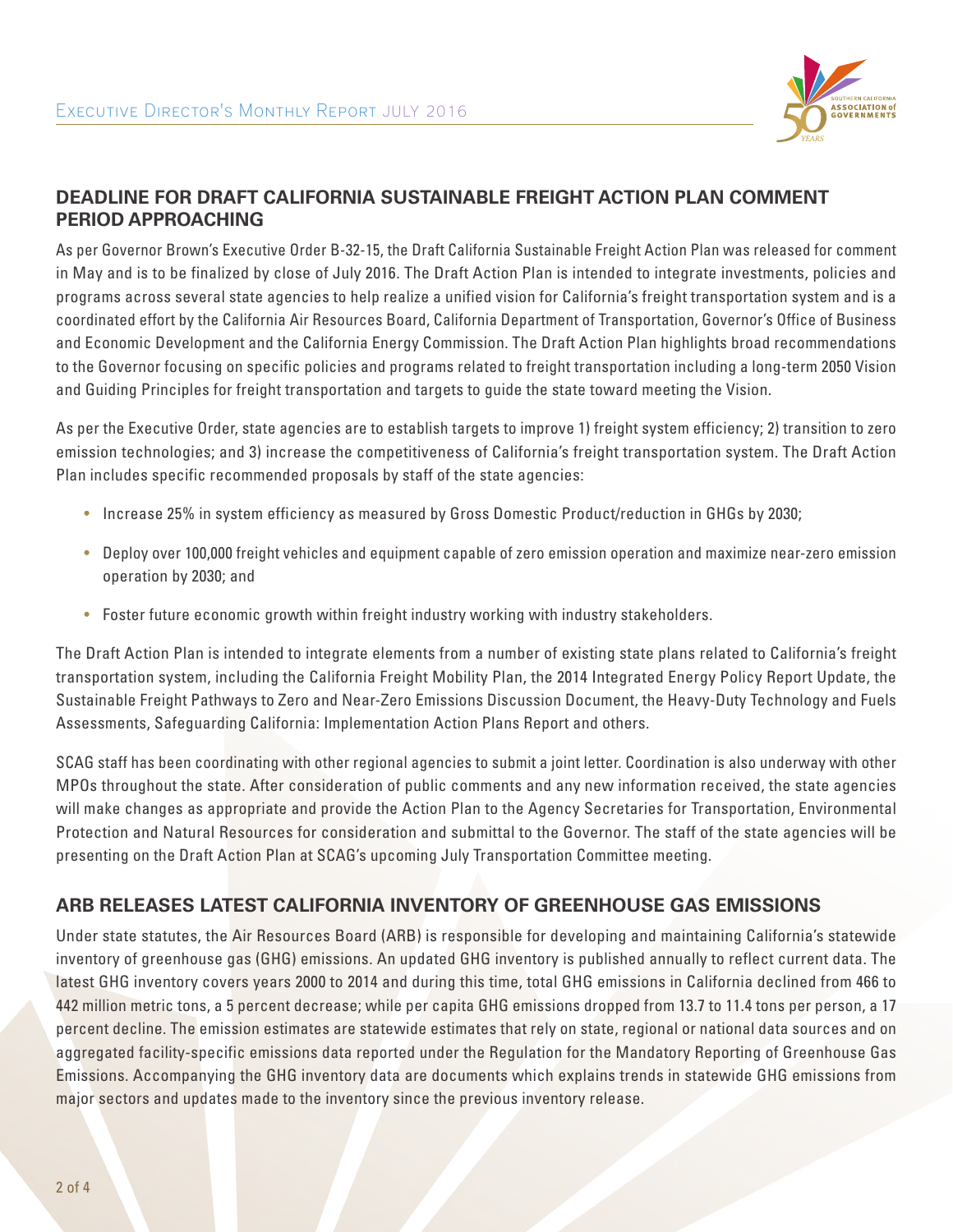

Pursuant to SB 375, SCAG's Regional Transportation Plan/Sustainable Communities Strategy (RTP/SCS) is required to meet the regional GHG emission reduction targets set by ARB. The recently adopted 2016 RTP/SCS meets or exceeds the current 2020 and 2035 GHG emission targets set for the SCAG region. In collaboration with metropolitan planning organizations throughout California including SCAG, ARB is in the process of setting the second round of regional GHG emission targets. Once the new targets are established, the future RTP/SCS will be required to meet them. The updated GHG inventory data and supporting documents are available at: http://www.arb.ca.gov/cc/inventory/data/data.htm.

# **GO HUMAN RECEIVES NATIONAL RECOGNITION**

The National Association of Government Communicators recently recognized SCAG's Go Human campaign at the 2016 Blue Pencil & Gold Screen Awards, honoring excellence, innovation and creativity in government communication. SCAG's traffic safety and encouragement campaign, which focuses on walking and biking, received high honors for its brand identity and received the Award of Excellence for its transit shelter poster designs. Cities and counties across the region are welcome to co-brand and use Go Human's open-source materials to encourage residents to walk, bike and drive safely. This fall, SCAG will provide an opportunity for local agencies to apply for funds to implement the Go Human advertising campaign, Go Human open streets and safety demonstration projects, as well as other active transportation planning projects and programs. More information on the Call for Projects is available on SCAG's website at www.scag.ca.gov/activetransportation.

## **SCAG TO HOST CALIFORNIA HOUSING SUMMIT THIS OCTOBER**

On October 11, SCAG, along with partners representing business and community leaders, developers and other stakeholders, will be hosting a California Housing Summit at the L.A. Hotel in downtown Los Angeles. The California Housing Summit will look at the challenges of housing affordability, along with focusing on resources to build more housing and innovative tools for housing development in local communities. The program will also include speakers on funding infrastructure to support housing and how to convey the health, economic and accessibility benefits to communities. Visit www.scag.ca.gov/housingsummit for more information.

### **SCAG CONCLUDES 27TH ANNUAL DEMOGRAPHIC WORKSHOP**

SCAG and USC Sol Price School of Public Policy jointly hosted the 27th Annual Demographic Workshop at the California Science Center in Los Angeles on June 13. More than 180 people attended this year's workshop, which addressed the theme, "The Continued Rise of the Millennials?" The workshop provided new insights and research on this important demographic group and what they mean for the region's future, including housing, employment and services. Presentations, photos and full videos of the panel discussions are available here: http://www.scag.ca.gov/calendar/Pages/DemographicWorkshop.aspx.

# **SCAG SHARES KNOWLEDGE AT 2016 ESRI USER CONFERENCE**

In late June, SCAG staff participated and presented at the 2016 Environmental Systems Research Institute (ESRI) User Conference in San Diego, which is a yearly convening on advances in geographic information systems (GIS). This conference attracts approximately 15,000 professionals from around the world and offers a variety of paper sessions, technical workshops and exhibits. Several SCAG staff members presented at the conference: Simon Choi gave a presentation on a Web-Based Local Population Projection Tool; Jung Seo presented on Geospatial Analysis of Job-Housing Mismatch Using ArcGIS and Python; and Tom Vo presented on Distance-Based Job Accessibility Analysis: An Integration of GIS and SAS. In addition,